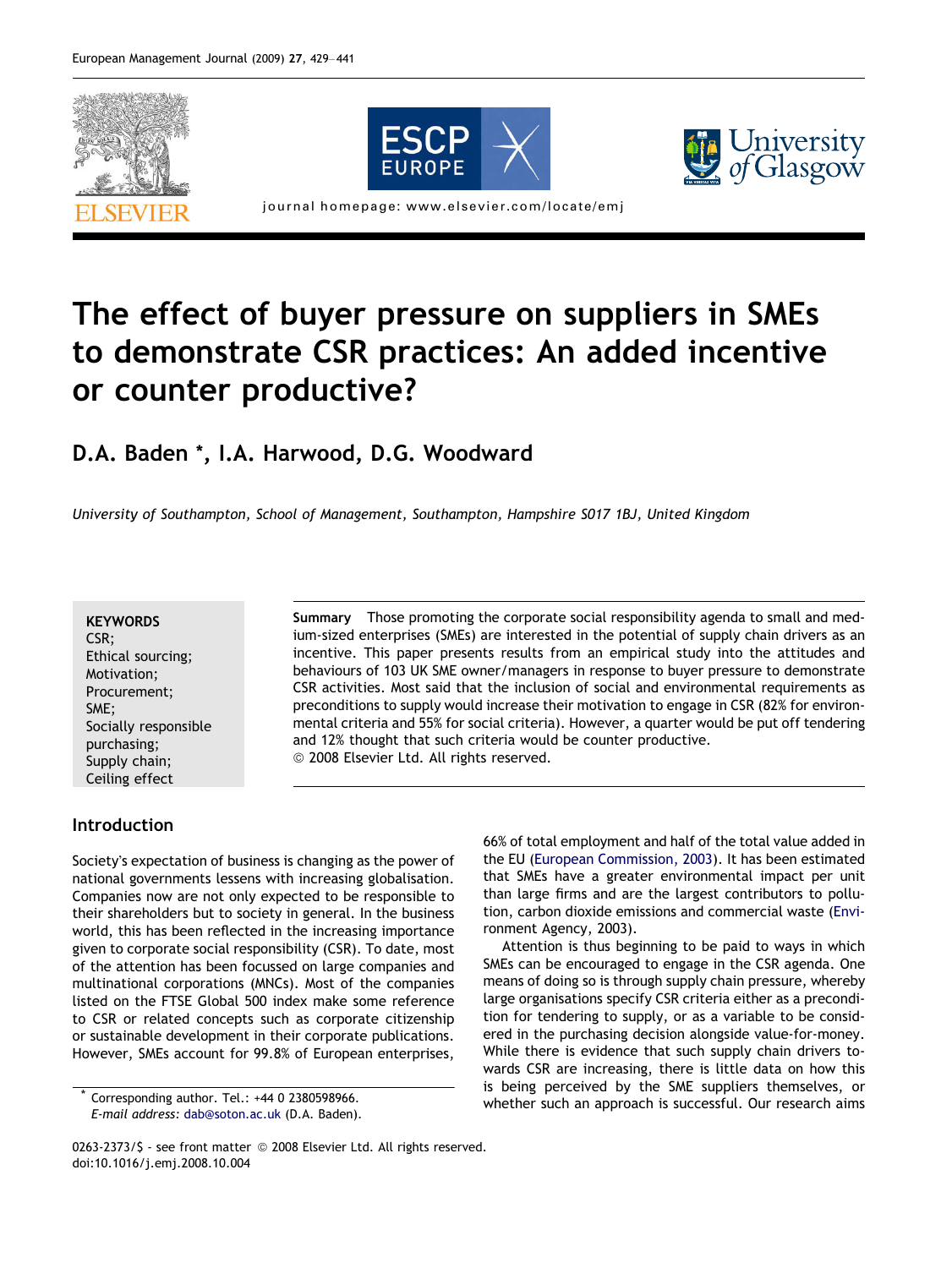to address this gap by exploring to what extent supply chain pressure on SMEs to engage in CSR is achieving its goal. Does such pressure increase motivation to engage in CSR, or can it be counter productive?

In this paper, we briefly discuss the pros and cons of various means of promoting CSR in SMEs, in the context of the particular challenges posed by the distinctive nature of SMEs. We focus on the role of supply chain pressure in this endeavour, and present existing research that may contribute towards an appreciation of the advantages and disadvantages of this approach. Relevant psychological theory is introduced to more fully understand how such external pressures to engage in CSR may affect the individual motivations and responses of SME owner/managers. We then present the results of our research into the attitudes of UK SME owner/managers to the inclusion of CSR criteria into the procurement strategies of their business-to-business customers. This entailed some preliminary insights gained through semi-structured interviews with 25 SME owner/ managers which then informed the design of an online survey completed by 103 SME owner/managers.

#### Literature review

#### How to promote CSR to SMEs: advantages and disadvantages of regulation

The European Commission has defined CSR as, ''a concept whereby companies integrate social and environmental concerns in their business operations and in their interaction with their stakeholders on a voluntary basis'' ([European](#page--1-0) [Commission, 2001, p. 8\)](#page--1-0). It was recognised in a subsequent report that regulation would compromise the voluntary basis of CSR and risk stifling the innovation and creativity of SMEs ([European Commission, 2002a\)](#page--1-0). A survey of 1700 UK SMEs supports this view: ''the responses to the prospect of Government legislation in this area ranged from incredulity 'how can you legislate for goodwill?' to concern. Many businesses perceive legislation in this area as a stumbling block to getting involved and to sustaining responsible business practice'' ([FSB, 2007, p. 3\)](#page--1-0).

On the other hand, some studies have portrayed SMEs as 'fortress enterprises' detached from their environment, only interested in their own business activities and too busy with day to day tasks to be any more than reactive to most issues that are not of immediate urgency [\(Spence, 1999\)](#page--1-0). A study of the environmental behaviour of manufacturing SMEs ([Wil](#page--1-0)[liamson et al., 2006](#page--1-0)) indicates that regulation will be more effective than voluntary initiatives. Williamson et al. claim that CSR policies that hope to promote voluntary actions based on the business case will fail as CSR practices are perceived as optional and expensive. Similarly, a study of SMEs' attitudes towards environmental issues found a common theme emerging from interviews that self-regulation will not work – economic interest will always prevail over environmental interest [\(Tilley, 2000\)](#page--1-0). SMEs also expressed concerns that voluntary, as opposed to regulatory, initiatives enable 'free riders' to gain a competitive advantage. Thus, no consistent picture emerges from the literature on whether regulation has a positive or negative impact on SMEs (for a review, see [Williamson et al. \(2006\)\)](#page--1-0). While regulation generally induces compliance and results in a level playing field, a major drawback is that this can be at the cost of greater bureaucracy, involving heavy costs that weigh disproportionately on smaller businesses.

#### Advantages and disadvantages of using supply chain drivers to promote CSR to SMEs

A study of SMEs and CSR in the UK found that one of the risks of not engaging in CSR was exclusion from supply chains [\(Roberts et al., 2006](#page--1-0)), as many large organisations are beginning to include social and environmental criteria in their procurement policies. A report by the Department of Trade and Industry (DTI) on business and society claimed that, ''CSR is likely to become an increasingly important business issue for many SMEs in future. This is partly because of the increasing take-up of ethical codes of practice by their large customers, which is creating a pressure for demonstrably responsible behaviour back down the supply chain'' ([DTI, 2002a, p.](#page--1-0) [31](#page--1-0)). Research carried out for the DTI exploring the impact of CSR on SMEs found that most SMEs reported having to satisfy corporate customers regarding CSR issues (60% on health and safety, 43% on environmental practices, 16% on social/ community commitment), which may appear to provide an incentive to engage with CSR [\(DTI, 2002b](#page--1-0)). [Starcher \(2005\)](#page--1-0) refers to statistics that claim over half of UK retailers have codes of conduct for their suppliers (Ethical Performance (2003) cited in [Starcher \(2005\)](#page--1-0)) and claims that, ''supply chain pressures are proving to be a more powerful force for social and environmental change than local regulation'' (p. 1). Globally, compliance with social and environmental criteria is a necessary condition for supplying many transnational corporations ([Raynard and Forstater, 2002\)](#page--1-0), although critics maintain that not enough is being done to monitor compliance with these codes.

It has thus been suggested that the incorporation of CSR criteria into purchasing decisions might be an effective incentive for SMEs to engage with CSR that avoids the need for broad-based regulation (e.g. [European Commission,](#page--1-0) [2002a](#page--1-0)). An example of the success of such an approach is provided by the following: ''It was buyers' specifications from European supermarkets that drove the adoption of integrated pest management (IPM) in South Africa's renowned citrus industry. IPM not only reduced pesticide consumption but also radically improved worker health and environmental quality and distinguished their fruit from competitors'' ([Starcher, 2005, p. 22](#page--1-0)).

Supply chain pressure was found to be the most effective driver for environmental change in a study of SMEs in Hong Kong ([Studer et al., 2008](#page--1-0)). A range of stakeholders was presented with different means of promoting environmental change among SMEs (e.g. fiscal policy, energy prices, voluntary agreements, consumer preference, employee pressure, etc.) and the likely effectiveness of each measure was plotted against the likelihood of it being implemented in the near future. In general, factors that affect the company's competitiveness were deemed more effective than voluntary agreements or employee pressure, and it was supply chain pressure that scored the highest, both in terms of its impact and the likelihood of this incentive becoming stronger in the future. A number of contextual factors are